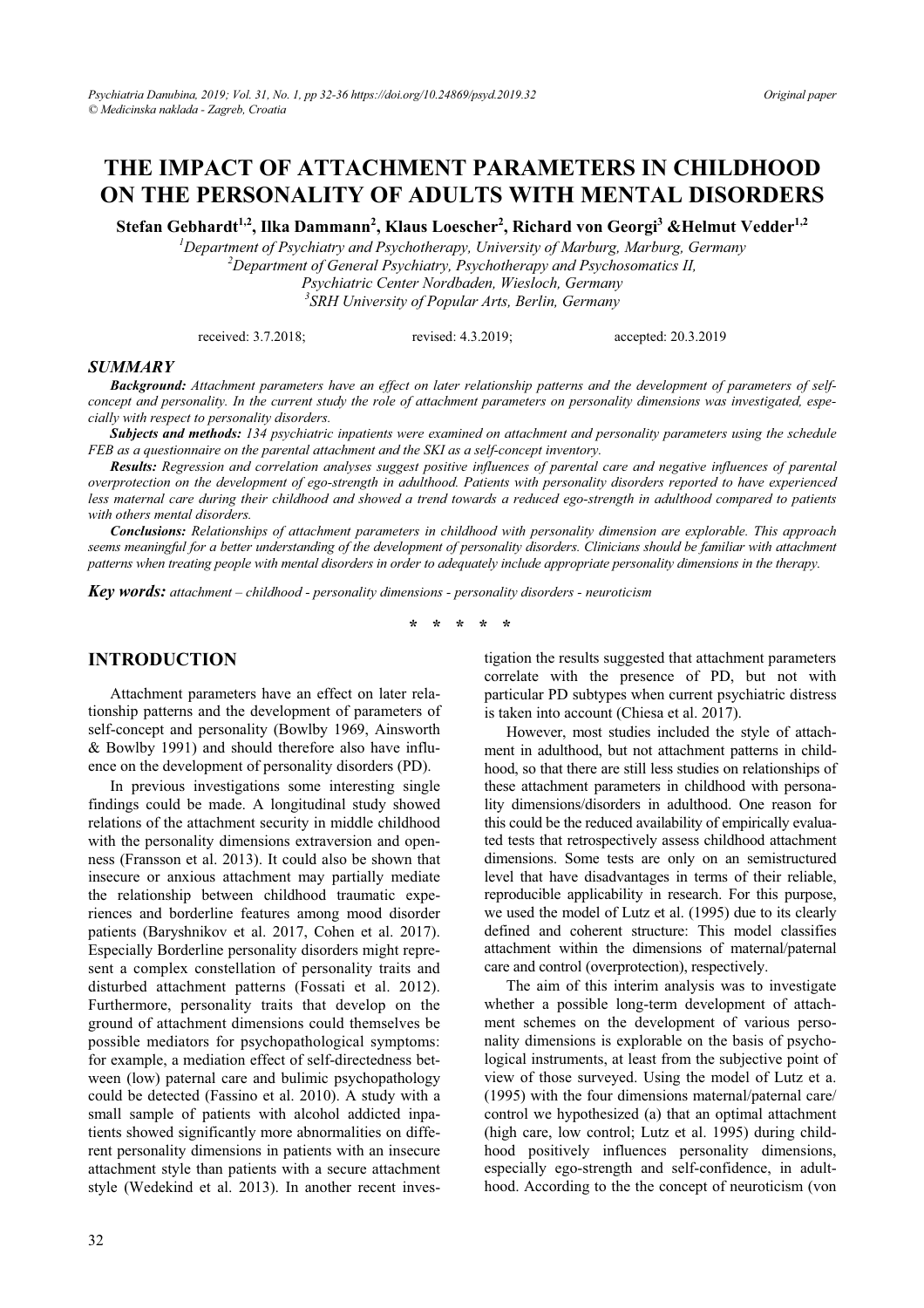Georgi 2006) we further hypothesized (b) that patients with PD have more problems in ego-strength related to unbalanced attachment patterns (e.g., less care and/or more control) in childhood. Thus, psychiatric inpatients were cross-sectionally examined on attachment and personality parameters using questionnaires; correlation and regression analyses were performed with sub-analyses on patients with PD and those with other psychiatric disorders (non-personality disorders = NPD).

### **SUBJECTS AND METHODS**

### **Subjects**

The study sample comprised n=134 (85 of them were female; mean age 40.5±12.9 years, range 18-66) inpatients of the Psychiatric Center Nordbaden in Wiesloch, Germany (see table 1). Twenty-three patients were diagnosed with a personality disorder (PD group) according to ICD-10 (WHO, 1992) and with the help of specific tests such as SKID-II (emotionally unstable personality disorder of borderline/impulsive type: n=9/n=8, combined personality disorder: n=3, obsessive-compulsive (anankastic) personality disorder n=1, dependent personality disorder n=1, personality disorder not otherwise specified n=1). Patients gave written informed consent after the procedure had been fully explained. The study was approved by the Ethics Committee of the Chamber of Physicians Baden-Württemberg/Germany.

#### **Assessment**

The schedule FEB ("Fragebogen zur elterlichen Bindung", Questionnaire on the parental attachment, Lutz al. 1995) with the scales "maternal care", "maternal control", "paternal care", "paternal control" was used to assess attachment parameters. The FEB was constructed on the basis of the Parental Bonding Instrument (PBI) by Parker et al. (1979) which has a good reability (retest-reability care/control: r=0.761/0.628, split-halfreability care/control: r=0.879/0.739). Parker et al. (1979) had taken literary research that in studies on the measurement of parent behavior and parent attitudes, the two variables care and control (overprotection) prevail. Validation evidence was provided in various validation studies (Parker et al. 1979, Parker 1984). The FEB shows a reability of  $r=0.84 - 0.92$  (Lutz al. 1995).

The instrument SKI ("Selbstkonzept-Inventar"; self-concept inventory, von Georgi & Beckmann 2004) assessed the personality dimensions "ego-strength vs. insecurity", attractiveness vs. marginality, confidence

vs. reserve, orderliness vs. insouciance, enforcement vs. cooperation. SKI has a good reliability and validity (r=0.78-0.90, Gebhardt et al. 2014, von Georgi & Beckmann 2004). The Clinical Global Impression scale (CGI; Guy 1976) part 1 was used to estimate the current severity of the symptomatology.

### **Statistical analysis**

Categorial (group comparison) and dimensional (Spearman correlations) statistical approaches were applied using the Statistical Package of the Social Sciences (SPSS 21 for Windows) software. T-test for the comparison of FEB/SKI scales between the two patient groups. Regression analyses with the FEB scales as predictor variables and the SKI scales as criterion variables were performed with controlling for gender and age. Effect sizes were given according to Cohen (1988): *f*=0.10/0.25/0.40 weak/medium/strong effect. In addition, Pearson correlations with the FEB and SKI scales were calculated. All p values were two-tailed; the significance level was set at 0.05.

### **RESULTS**

### **Ad hypothesis (a)**

A good reability of the FEB was found in the current study sample (Crohnbach's Alpha of the FEB was 0.679/0.760, referring to mother/father).

A regression analysis for the *entire sample* (n=134) showed significant correlations of a prediction of the ego-strength by means of attachment parameters, namely paternal care (R=0.351, p[df=4;93, F=3.268]=0.015  $(f=0.37)$ ;  $\beta=0.239$ ,  $p=0.036$ ; after controlling for gender and age p=0.017), whereas other personality dimensions were not predicted by attachment parameters.

A correlation analysis (see table 2) revealed significant positive correlations of ego-strength with maternal and paternal care (r=0.230/0.281; p=0.014/0.005) and negative correlations with maternal and paternal control  $(r=-0.259/-0.243; p=0.005/0.015)$  and a negative correlation of paternal control with orderliness (r=-0.224; p=0.022) (this matches with a positive correlation with insouciance, respectively). Furthermore, the following non-significant trends towards a correlation were found: paternal care was related with attractiveness (r=0.170; p=0.088) and maternal control negatively with enforcement  $(r=0.155; p=0.093)$  (or positively with cooperation, respectively).

| Table 1. Data on age, gender and severity of the illness |  |  |  |
|----------------------------------------------------------|--|--|--|
|----------------------------------------------------------|--|--|--|

| Twore If Built on age, genuer and severity of the milless | PD group<br>$(n=23)$  | NPD group<br>$(n=111)$  | Total sample<br>$(n=134)$ |
|-----------------------------------------------------------|-----------------------|-------------------------|---------------------------|
| Mean Age $\pm$ S.D.                                       | $34.0 \pm 12.6^*$     | $42.4 \pm 12.0*$        | $40.8 \pm 12.5$           |
| Range (years)                                             | $(19.1 - 66.3)$       | $(18.1 - 62.6)$         | $(18.1 - 66.3)$           |
| Gender (m:f)                                              | 5:18                  | 45:66                   | 51:85                     |
| CGI part 1 (score)                                        | $5.0\pm0.9$ (3.0-6.0) | $4.9 \pm 0.7$ (4.0-7.0) | $4.9\pm0.7(3.0-7.0)$      |

\*Mean age differed between the personality disorder (PD) group and the non-personality disorder (NPD) group (p=0.003)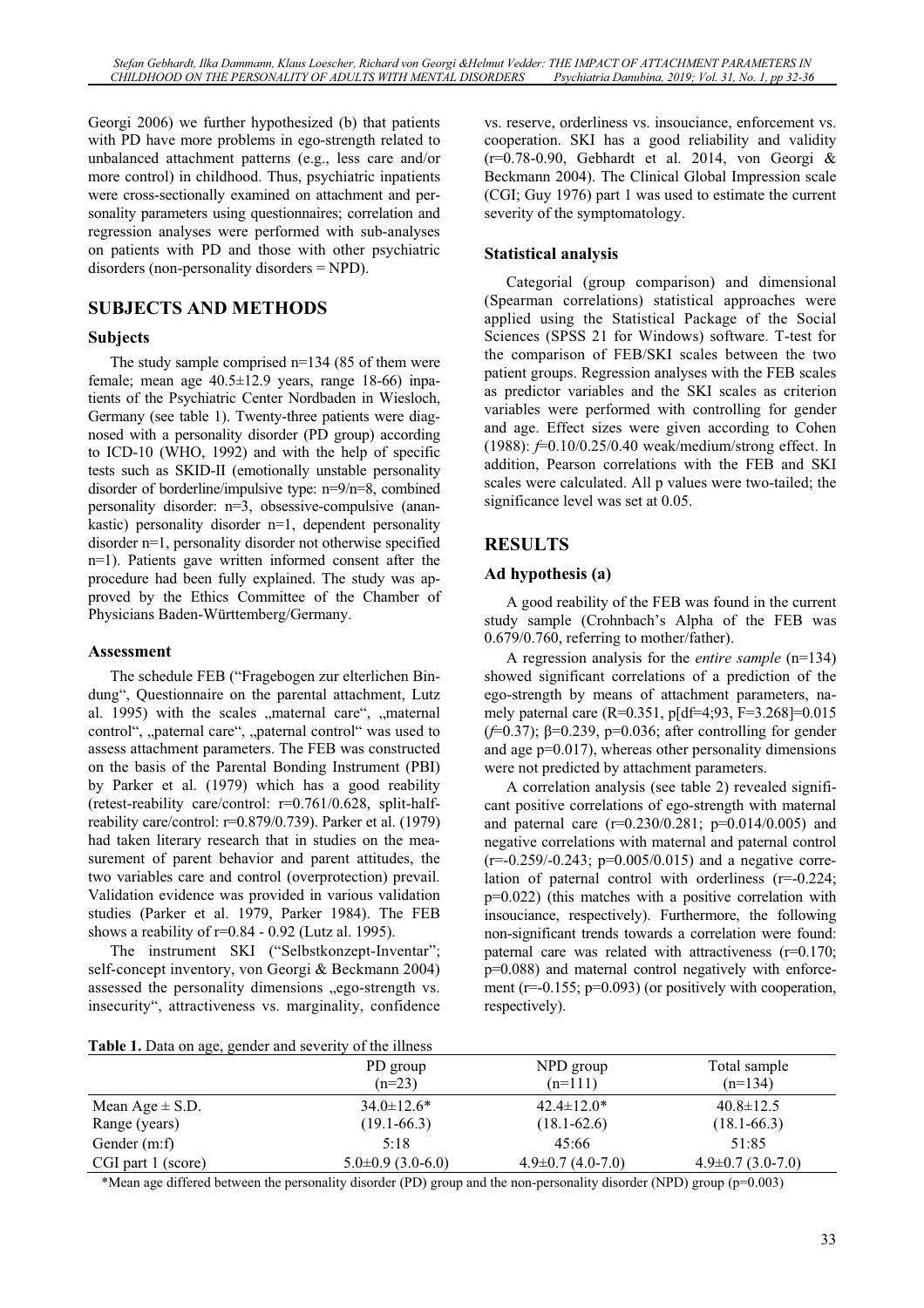| Attachment (FEB) subscales                                                                           | Personality (SKI) subscales                                       | Pearson's correlation           | p-value                |
|------------------------------------------------------------------------------------------------------|-------------------------------------------------------------------|---------------------------------|------------------------|
| Maternal care                                                                                        | ego-strength (vs. insecurity)                                     | $r=0.230*$                      | $p=0.014$              |
| Maternal control                                                                                     | ego-strength (vs. insecurity)<br>enforcement (vs. cooperation)    | $r = -0.259*$<br>$r=-0.155^{+}$ | $p=0.005$<br>$p=0.093$ |
| Paternal care                                                                                        | ego-strength (vs. insecurity)<br>attractiveness (vs. marginality) | $r=0.281*$<br>$r=0.170^{+}$     | $p=0.005$<br>$p=0.088$ |
| Paternal control                                                                                     | ego-strength (vs. insecurity)<br>orderliness (vs. insouciance)    | $r = -0.243*$<br>$r = -0.224*$  | $p=0.015$<br>$p=0.022$ |
| $FFR = Fraoehogen$ zur elterlichen Bindung (Questionnaire on the parental attachment Lutz al. 1995): |                                                                   |                                 |                        |

**Table 2.** Trends and significant correlations between attachment (FEB) and personality (SKI) dimensions within the total sample (n=134)

ogen zur elterlichen Bindung (Questionnaire on the parental attachment, Lutz al. 1995

SKI = Selbstkonzept-Inventar (self-concept inventory, von Georgi & Beckmann 2004);  $* =$  significant,  $+ =$  trend;

**Table 3.** Scores of the attachment (FEB) and personality dimensions (SKI) and its differences between patients with personality disorders (PD) and those with other psychiatric disorders (NPD), respectively

|                                  | PD group $(n=23)$                      | NPD group $(n=111)$                    | p-value     |
|----------------------------------|----------------------------------------|----------------------------------------|-------------|
|                                  | (mean values $\pm$ standard deviation) | (mean values $\pm$ standard deviation) |             |
| Maternal care                    | $15.4 \pm 9.2$                         | $19.8 + 9.1$                           | 0.047       |
| Maternal control                 | $17.4 \pm 9.4$                         | $15.9 \pm 7.5$                         | n.s.        |
| Paternal care                    | $12.9 \pm 6.8$                         | $15.7 \pm 9.0$                         | n.s.        |
| Paternal control                 | $17.1 \pm 11.5$                        | $14.4 \pm 8.0$                         | n.s.        |
| Ego-strength (vs. insecurity)    | $17.1 \pm 8.2$                         | $20.7\pm8.3$                           | $0.069^{+}$ |
| Attractiveness (vs. marginality) | $31.9 \pm 10.8$                        | $31.2 \pm 9.8$                         | n.s.        |
| Confidence (vs. reserve)         | $32.6 \pm 9.6$                         | $33.1 \pm 10.6$                        | n.s.        |
| Orderliness (vs. insouciance)    | $39.7\pm8.5$                           | $41.5 \pm 8.4$                         | n.s.        |
| Enforcement (vs. cooperation)    | $30.9 \pm 7.8$                         | $30.4 \pm 8.0$                         | n.s.        |

FEB = Fragebogen zur elterlichen Bindung (Questionnaire on the parental attachment, Lutz al. 1995);

 $SKI = Selbstkonzept-Inventar (self-concept inventory, von Georgi & Beckmann 2004);$ <sup>\*</sup> = significant, <sup>+</sup> = trend;

#### **Ad hypothesis (b)**

*Comparing the PD group (n=23) with the NPD group (n=111),* PD patients differed from NPD patients in so far as they reported to have experienced less maternal care during their childhood ( $p[df=118; t=2.010] = 0.047$ ) and they showed a trend towards a reduced ego-strength in adulthood (p[df=119; t=-1.837]=0.069) (see table 3).

In the *PD group (n=23)* no prediction of personality dimensions by attachment parameters appeared. Only a non-significant trend (R=0.824, p[df=4;7, F=3.713]=0.063 (*f*=1.45)) suggests that an increased maternal control predicts a reduced ego-strength  $(\beta=-0.731, p=0.024)$ , but also that maternal care could be reciprocal for the ego-strength ( $\beta$ =-0.865, p=0.012). After controlling for age and gender the prediction by an increased maternal care changed to a non-significant trend ( $p=0.058$ ).

In the *NPD group* (n=111) a prediction of the egostrength by attachment parameters was presented (R=0.114, p[df=4;78, F=2.521]=0.048 (*f*=0.11)): there was a trend towards a prediction of ego-strength in the adult age; through the paternal care during childhood ( $\beta$ =0.232, p=0.068). After controlling for age and gender this prediction changed to a significant result ( $p=0.022$ ). Furthermore, in the NPD group the ego-strength was positively correlated with the experienced maternal and paternal care in childhood (r=0.249/0.295; p=0.015/0.007) and negatively correlated with maternal (and as a trend also with paternal) control behavior  $(r=-0.228/-0.212; p=0.026/0.054)$ . In addition, there were slight trends in other personality dimensions in NPD patients: Paternal care in childhood was correlated positively with confidence  $(r=0.199; p=0.073)$ , and orderliness (r=0.182; p=0.096), whereas maternal control behavior was negatively correlated with the enforcement in the adult age ( $r=0.191$ ;  $p=0.060$ ).

We found no significant influence of the severity of current psychopathology on the found results (CGI).

#### **DISCUSSION**

Previous research has scarcely investigated relationships of attachment dimensions in childhood with personality dimensions/disorders in adulthood. However, understanding the effects of attachment influences on the personality and on the development of personality disorders is essential for both a general understanding of psychotherapy and the therapeutic approach to each individual patient. This results in corresponding consequences for the therapy, for example with respect to the therapeutic handling of the individual attachment style.

In the current interim analysis of this study the role of attachment parameters during childhood was examined, especially with respect to personality disorders. To our knowledge there are no studies on relationships of attachment dimensions on the axes maternal/paternal care/control (model of Lutz et al. 1995) in childhood with personality dimensions/disorders in adulthood.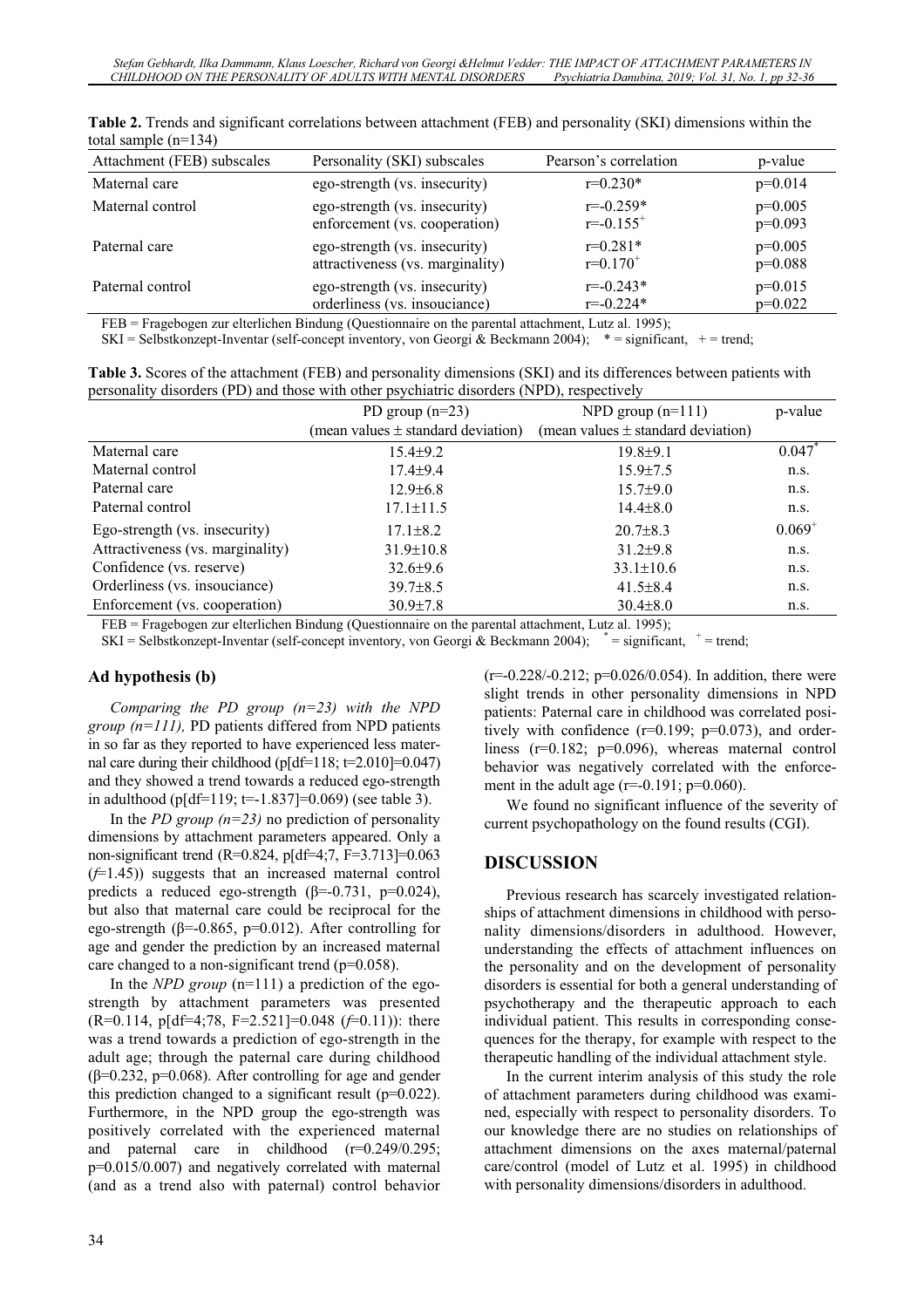|        | Parental attachment quadrants of the FEB                | PD group<br>$(n=23)$ | NPD group<br>$(n=111)$ | Total sample<br>$(n=134)$ |
|--------|---------------------------------------------------------|----------------------|------------------------|---------------------------|
| Mother | Loving, restrictive (much care / much control)          | $0(0.0\%)$           | $10(9.9\%)$            | $10(8.3\%)$               |
|        | Optimal parenting style (much care / little control)    | $3(15.0\%)$          | 18 (17.8%)             | $21(17.4\%)$              |
|        | Little loving, restrictive (little care, much control)  | $14(70.0\%)$         | 47 (46.5%)             | 61 $(50.4\%)$             |
|        | Careless parenting style (little care / little control) | $3(15.0\%)$          | 26(25.7%)              | $29(24.0\%)$              |
|        | Total                                                   | 20 (100.0%)          | $101(100.0\%)$         | $121(100.0\%)$            |
| Father | Loving, restrictive (much care / much control)          | $0(0.0\%)$           | $2(2.2\%)$             | $2(1.9\%)$                |
|        | Optimal parenting style (much care / little control)    | $1(5.9\%)$           | $16(18.0\%)$           | $17(16.0\%)$              |
|        | Little loving, restrictive (little care, much control)  | $10(58.8\%)$         | 43 (48.3%)             | 53 (50.0%)                |
|        | Careless parenting style (little care / little control) | $6(35.3\%)$          | 28 (31.5%)             | $34(32.1\%)$              |
|        | Total                                                   | 17 (100.0%)          | 89 (100.0%)            | $106(100.0\%)$            |

**Table 4.** Attachment patterns in patients with personality disorders (PD) compared to those with other mental disorders  $(NPD = non-personality disorders).$ 

We could show that the model according to Lutz et al. (1995) with the basic dimensions maternal/paternal care and control is suitable for describing relevant attachment dimensions and the FEB shows a good reliability. In particular, the ego-strength is predicted by attachment dimensions, which corresponds to the concept of neuroticism (von Georgi 2006).

In the current investigation, protective factors (parental care) as well as risk factors (parental control) on the development of personality dimensions were identified in the total sample and the NPD group: especially ego-strength was predicted by paternal care during childhood. The correlation analysis suggests a positive influence of both paternal and maternal care and a negative influence of parental overprotection on later ego-strength. As well, a high paternal overprotection might be related to less orderliness. In addition, two findings of non-significant correlative trends were found: paternal care and attractiveness; maternal control and cooperation.

The small group of patients with personality disorders showed no significant predictors. However, the first hints were that maternal control can also have an impairing effect in this group. A lack of maternal care could develop resilience factors and lead to a selfperceived increased ego-strength. Conversely, in spite of maternal care, a reduced ego-strength might occur; e.g., if other factors should prevail.

Hypothesis (a) could be confirmed for the personality dimension ego-strength as a central personality construct: ego-strength was predicted by the attachment parameter paternal care in the entire sample. Furthermore we found positive correlations of ego-strength with maternal and paternal care and negative correlations with maternal and paternal control behaviour (NPD group). Further non-significant trends found point in the same direction: paternal care was related to confidence and orderliness, whereas maternal control behavior was reciprocally related to the personality dimension enforcement (NPD group). Thus, optimal attachment (high care, low control) during childhood positively influence ego-strength, and presumably also self-confidence, orderliness, enforcement, in adulthood.

As well, hypothesis (b) can be confirmed that PD patients experienced less maternal care during their childhood and showed a trend towards a reduced egostrength. As well, paternal care was also low in PD patients: only one patient of the PD group reached the cut-off for paternal care, however due to low sample size significance was not reached in comparison to the NPD group. A significant prediction could not be found, possibly due to the small sample size of PD patients, whereas first non-significant trends could be detected. Concerning the attachment quadrants it is striking that PD patients presented the parental attachment style "little lovingly, restrictive" (little care, much control) particularly frequently (see table 4).

It has to be taken into account that the results of the regression analyses can not be directly linked to actually held circumstances. Rather, the reported circumstances point to corresponding internal representations. Also, the actual role of the attachment parameters with respect to personality traits or personality disorders can not be derived from the present investigation. Thus, it is possible that attachment parameters are not directly related to diagnoses but represent coping strategies in dealing with an (e.g., invalidating) environment and eventually manifesting in different symptomatology (e.g., on the individual genetic basis).

There are some limitations of the current investigation. First, the significant difference of the mean age between the both groups (p=0.003) could represent a bias. However, within the regression analyses we used unstandardized residuals with correction for age and gender as well. Second, concerning the subanalyses of the PD and NPD groups, group sizes represent a statistical limitation. Thus, significant attachment-specific predictors with effect on the current personality dimensions were found only in the larger NPD group of patients. Third, a control group with healthy individuals might have given even more information on interactions of attachment paramenters and later personality dimensions. One strength of the study is the naturalistic population and long-term estimations of the patients themselves including the childhood stage.